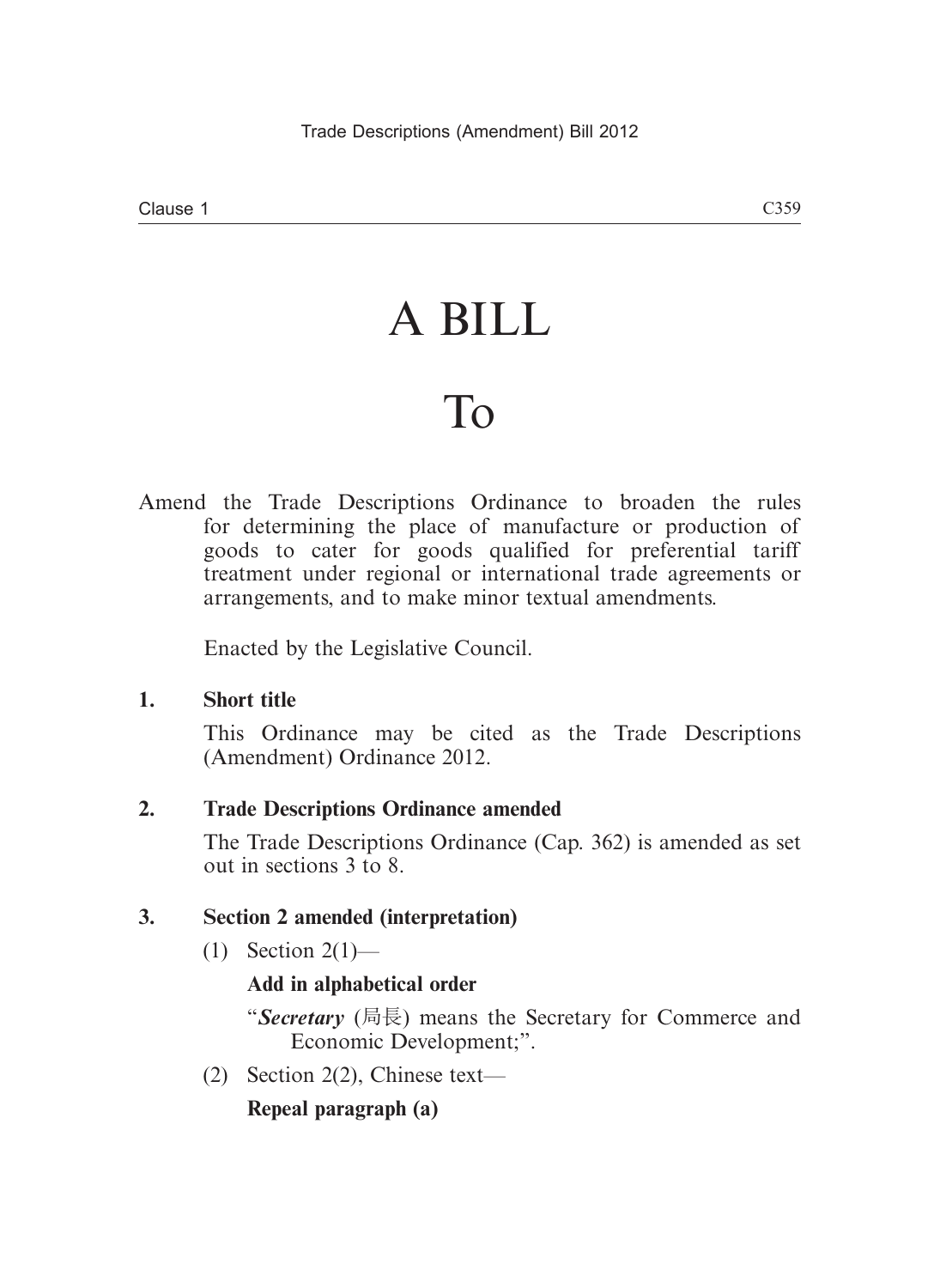#### Clause 4

### **Substitute**

- "(a) 就本條例而言——
	- (i) 貨品如在某地方經過最後處理或加工,而該項處 理或加工對該貨品製造中使用的基本物料的形狀、 性質、結構或效用,產生永久和重大的改變,則須 當作在該地方製造;或
	- (ii) 貨品如整個生長或開採過程在某地方,則須當作 在該地方生產。".
- (3) Section  $2(2)(b)(i)$ , Chinese text—

#### **Repeal**

"該等貨品製造時所使用的基本物料在形狀、性質、結構及 效用上出現永久與重大的改變"

### **Substitute**

"該貨品製造中使用的基本物料在形狀、性質、結構及效用 上產生永久與重大的改變".

(4) After section 2(2A)—

#### **Add**

 "(2B) Subsections (2) and (2A) do not apply to specified goods, as defined in section 2A(1), that are covered by section  $2A(3)$ .".

### **4. Section 2A added**

After section 2—

**Add**

- "**2A. Special provisions for place of manufacture or production under certain trade agreements or arrangements**
	- (1) In this section—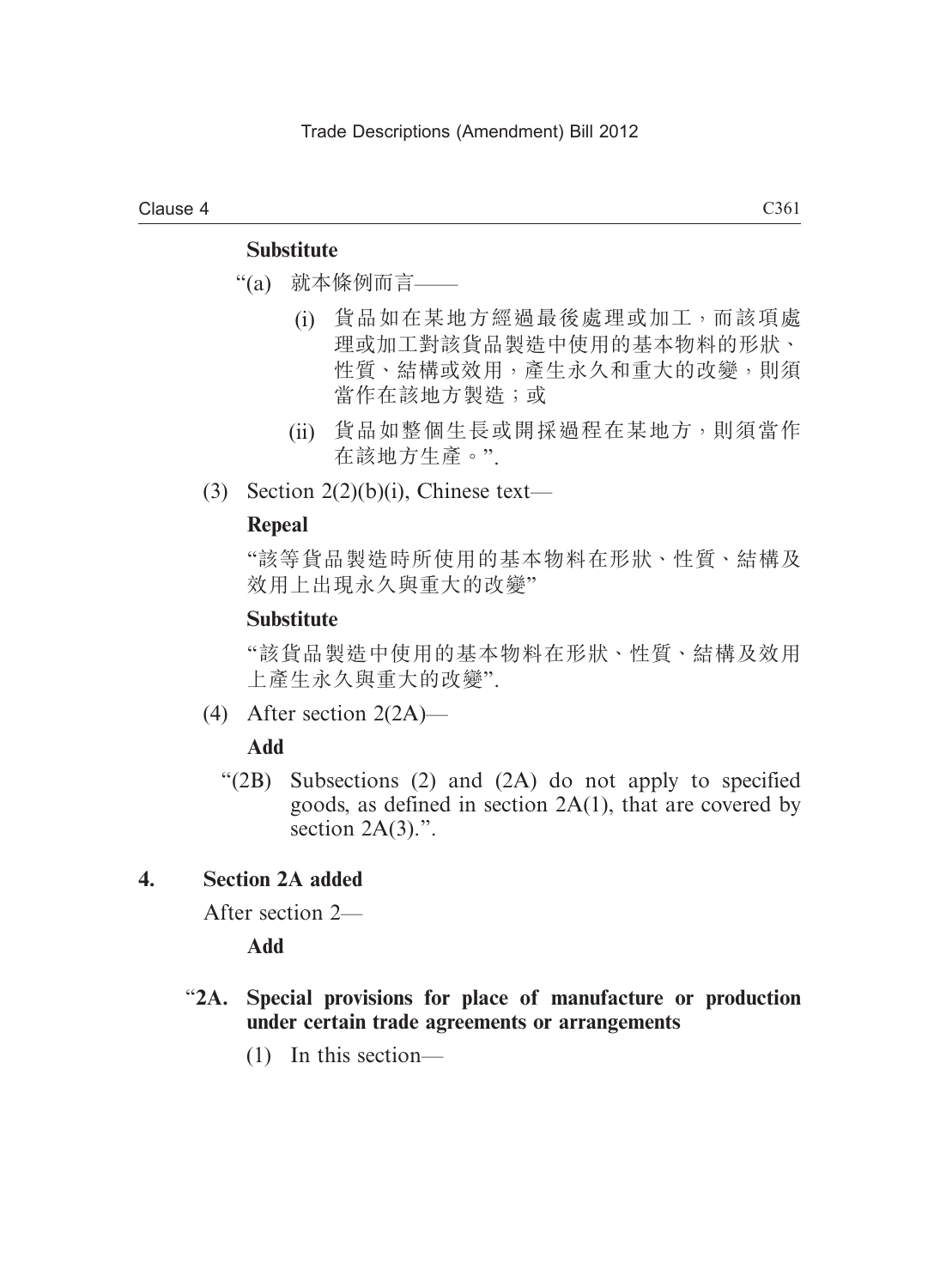- *date of entry into force* (生效日期), in relation to a trading partner place under a scheduled trade arrangement, means the date specified in column 4 of Schedule 1 corresponding to the place and the arrangement;
- *scheduled trade arrangement* (表列貿易安排) means a regional or international trade agreement or arrangement specified in column 2 of Schedule 1;
- *specified goods* (指明貨品), in relation to a trading partner place under a scheduled trade arrangement, means any goods that are—
	- (a) qualified for preferential tariff treatment, as between the place and Hong Kong, under the arrangement; and
	- (b) subject to rules, specified in the arrangement, for determining the place of manufacture or production of the goods;
- *trading partner place* (貿易夥伴地), in relation to a scheduled trade arrangement, means a place to which the arrangement is applicable, other than Hong Kong, specified in column 3 of Schedule 1 corresponding to the arrangement.
- (2) The rules referred to in paragraph (b) of the definition of *specified goods* in subsection (1) (*rules of origin*) may be—
	- (a) rules based principally on—
		- (i) the place in which the goods last underwent a treatment or process which changed permanently and substantially the shape, nature, form or utility of the basic materials used in their manufacture; or
		- (ii) the place in which the goods were wholly grown or mined;
	- (b) rules based principally on—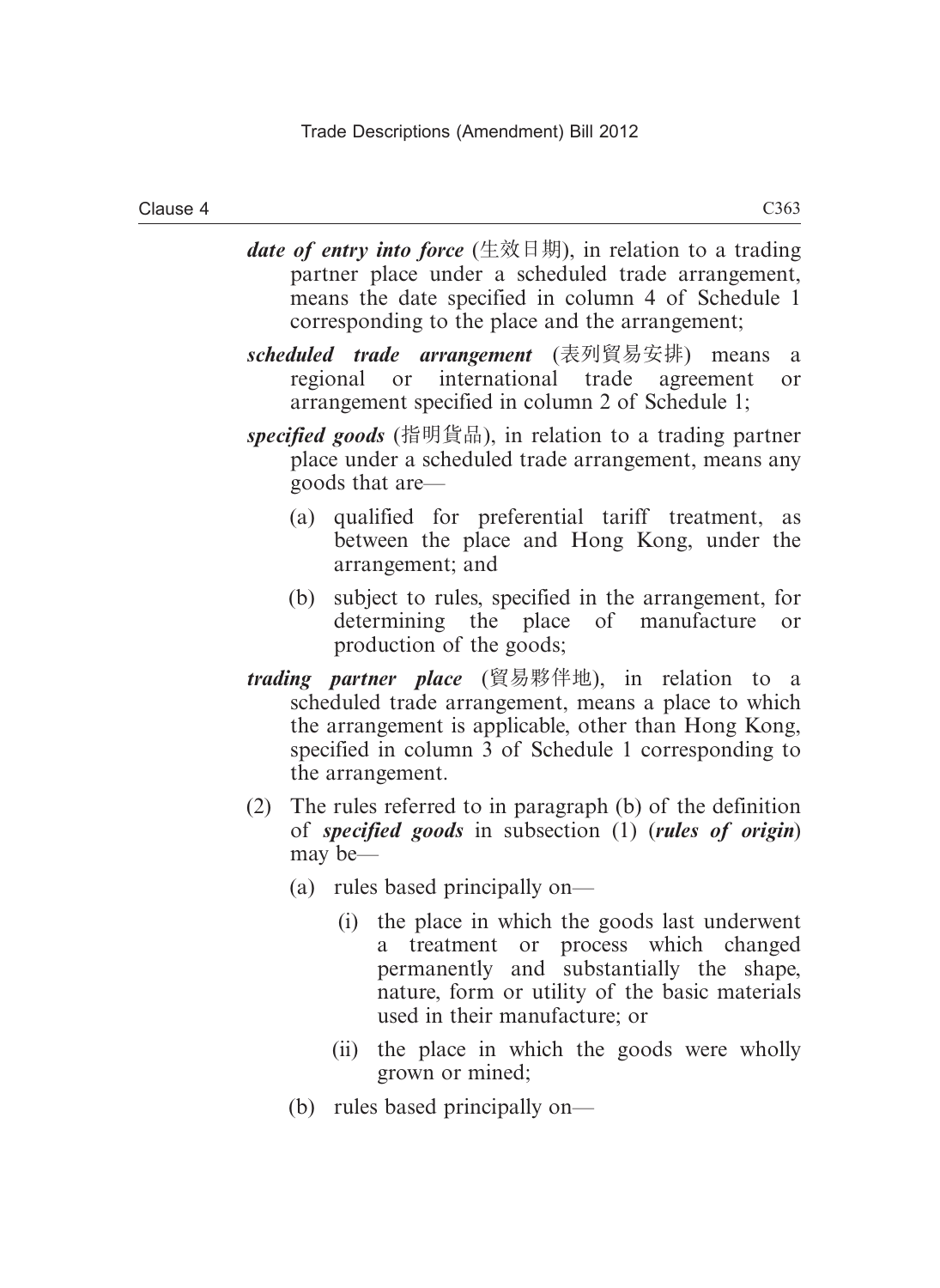- goods attributable to places other than Hong Kong or a trading partner place under the relevant scheduled trade arrangement; or
- (ii) a minimum percentage of the value of the goods attributable to Hong Kong or a trading partner place under the relevant scheduled trade arrangement;
- (c) rules of a kind described in paragraph (a)(i) or (ii) or (b)(i) or (ii) or any combination, with or without modifications; or
- (d) any other rules.
- (3) In relation to a trading partner place under a scheduled trade arrangement for the time being in force as between the place and Hong Kong, if, on or after the relevant date of entry into force, any specified goods are—
	- (a) exported or intended to be exported to the place in accordance with the arrangement; or
	- (b) imported from the place in accordance with the arrangement,

then the rules of origin for the goods, specified in the arrangement for the time being in force as between the place and Hong Kong, apply for the purpose of determining the place of manufacture or production of the goods under this Ordinance.

- (4) The Secretary may by notice published in the Gazette amend Schedule 1.
- (5) The Director-General of Trade and Industry is to make available at his or her office all scheduled trade arrangements for inspection, free of charge, by the public during normal office hours.".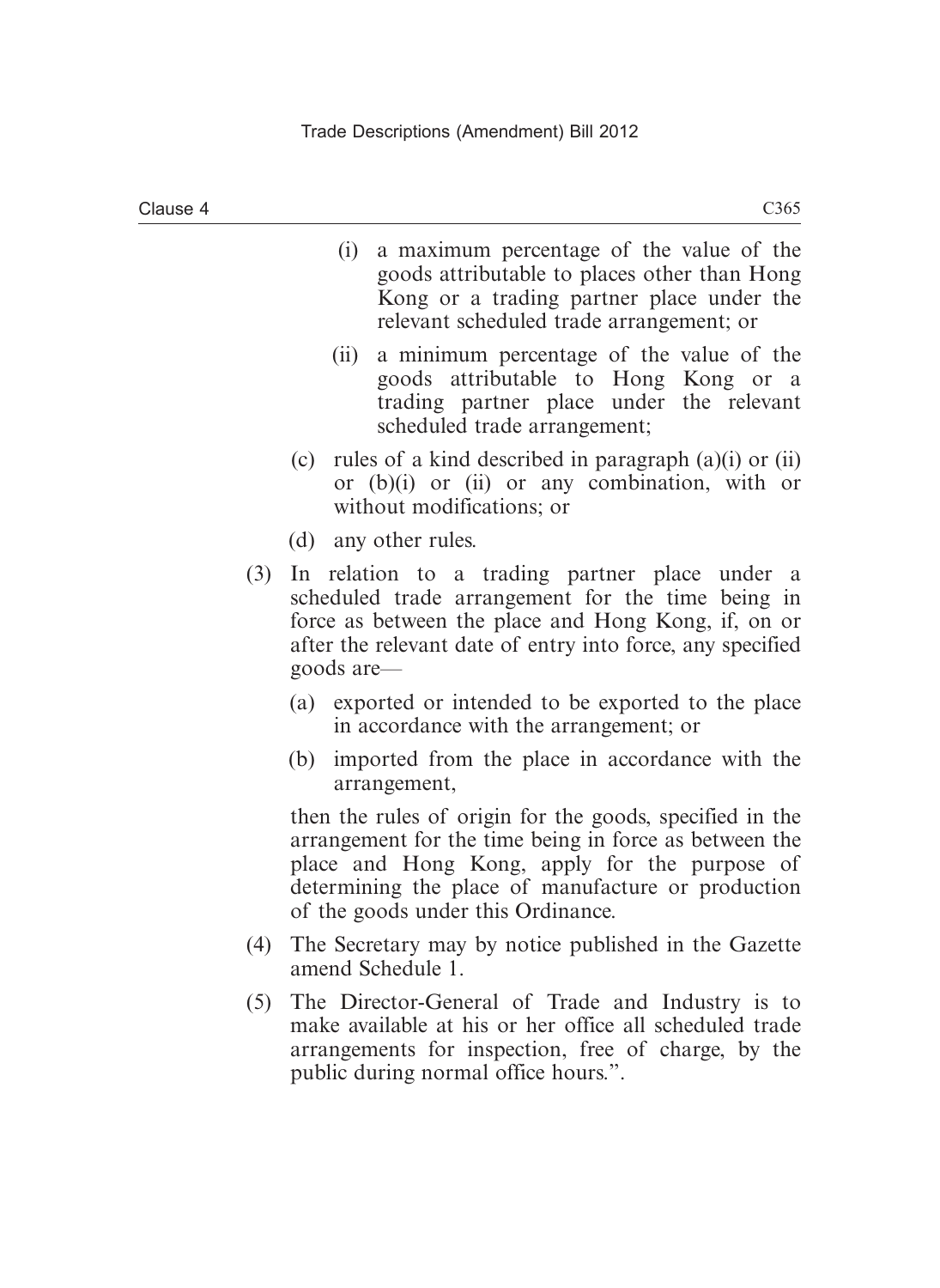# **5. Section 3 amended (special provisions applicable to goldware)** (1) Section 3(1), English text— **Repeal** "extend" **Substitute** "extent". (2) Section 3(2)(a)—

### **Repeal**

"Schedule 1"

# **Substitute**

"Schedule 1A".

# **6. Section 13B amended (if price does not include basic accessories, purchaser to be informed before payment)**

Section 13B(4)—

# **Repeal**

"for Commerce and Economic Development".

# **7. Schedule 1 renumbered (table)**

Schedule 1—

# **Renumber the Schedule as Schedule 1A.**

# **8. Schedule 1 added**

Before Schedule 1A—

**Add**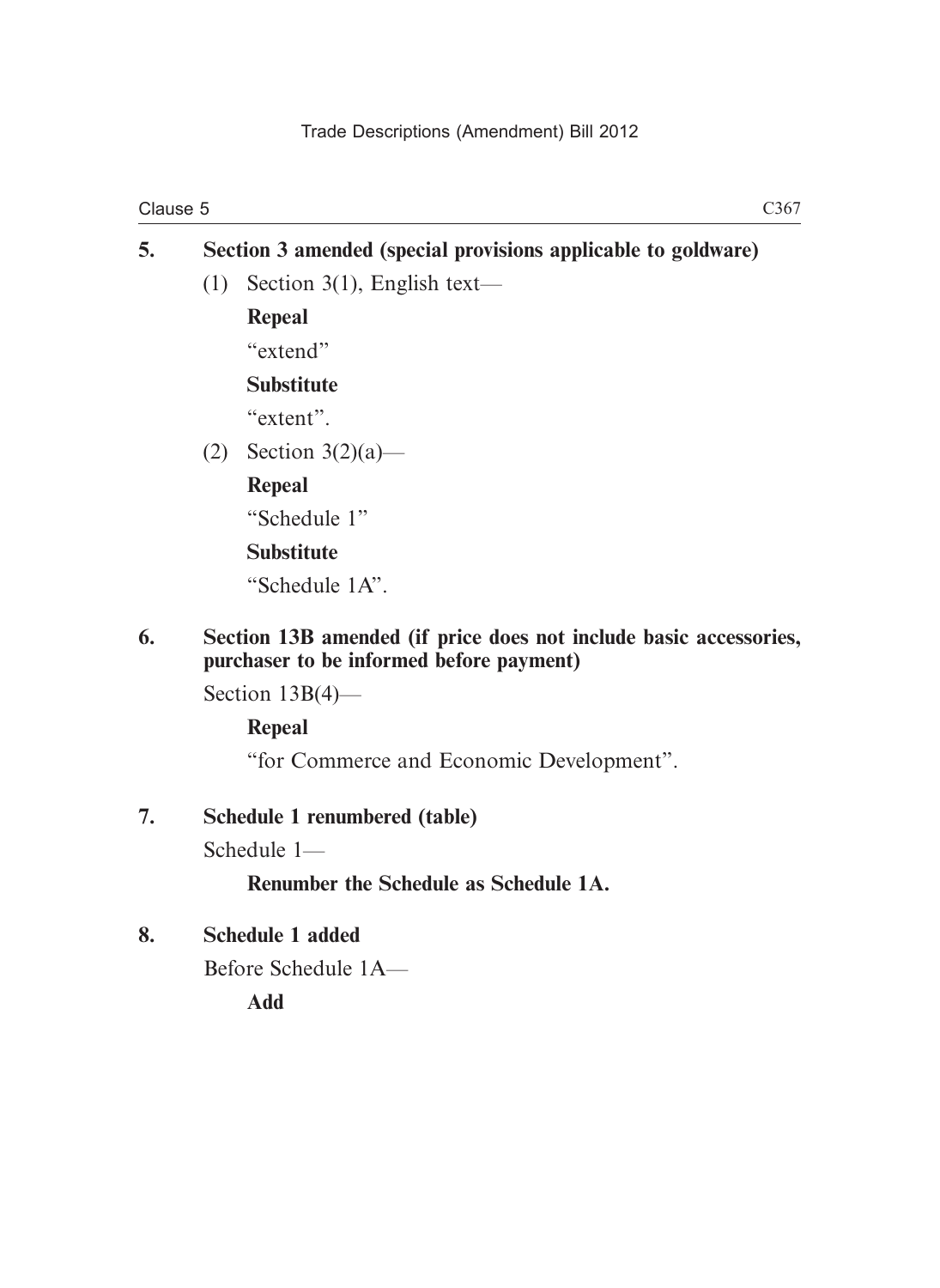# "**Schedule 1** [s. 2A]

# **Scheduled Trade Arrangements**

| Column 1 | Column <sub>2</sub>                                                                                                      | Column 3                         | Column 4                                                         |
|----------|--------------------------------------------------------------------------------------------------------------------------|----------------------------------|------------------------------------------------------------------|
| Item     | Trade<br>arrangement                                                                                                     | Trading partner<br>place         | Date of entry<br>into force                                      |
| 1.       | <b>Free Trade</b><br>Agreement<br>between the<br><b>EFTA</b> States and<br>Hong Kong,<br>China signed on<br>21 June 2011 | Iceland                          | A date in<br>accordance with<br>Article 11.8 of<br>the Agreement |
|          |                                                                                                                          | Principality of<br>Liechtenstein | A date in<br>accordance with<br>Article 11.8 of<br>the Agreement |
|          |                                                                                                                          | Kingdom of<br>Norway             | A date in<br>accordance with<br>Article 11.8 of<br>the Agreement |
|          |                                                                                                                          | <b>Swiss</b><br>Confederation    | A date in<br>accordance with<br>Article 11.8 of<br>the Agreement |
| 2.       | Agreement on<br>Agriculture<br>between Hong<br>Kong, China and<br>Iceland signed<br>on 21 June 2011                      | Iceland                          | A date in<br>accordance with<br>Article 9 of the<br>Agreement    |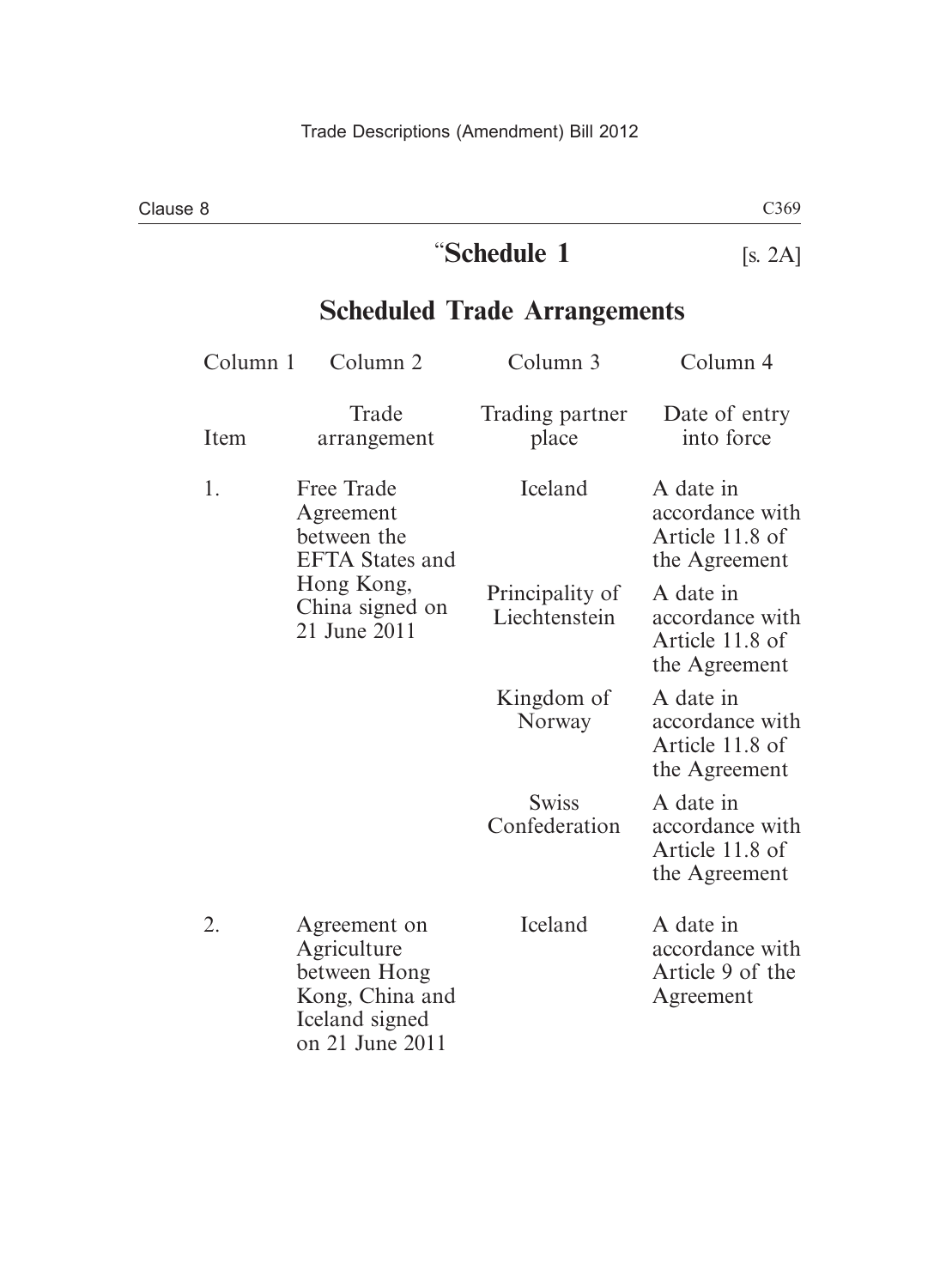| Clause 8<br>C371 |                                                                                                                                  |                                                                   |                                                                                                                                  |  |
|------------------|----------------------------------------------------------------------------------------------------------------------------------|-------------------------------------------------------------------|----------------------------------------------------------------------------------------------------------------------------------|--|
| Column 1         | Column 2                                                                                                                         | Column 3                                                          | Column 4                                                                                                                         |  |
| Item             | Trade<br>arrangement                                                                                                             | Trading partner<br>place                                          | Date of entry<br>into force                                                                                                      |  |
| 3.               | Agreement on<br>Agriculture<br>between Hong<br>Kong, China and<br>the Kingdom of<br>Norway signed<br>on 21 June 2011             | Kingdom of<br>Norway                                              | A date in<br>accordance with<br>Article 9 of the<br>Agreement                                                                    |  |
| 4.               | Agreement on<br>Agriculture<br>between Hong<br>Kong, China and<br>the Swiss<br>Confederation<br>signed on 21<br><b>June 2011</b> | <b>Swiss</b><br>Confederation<br>Principality of<br>Liechtenstein | A date in<br>accordance with<br>Article 9 of the<br>Agreement<br>A date in<br>accordance with<br>Article 9 of the<br>Agreement". |  |